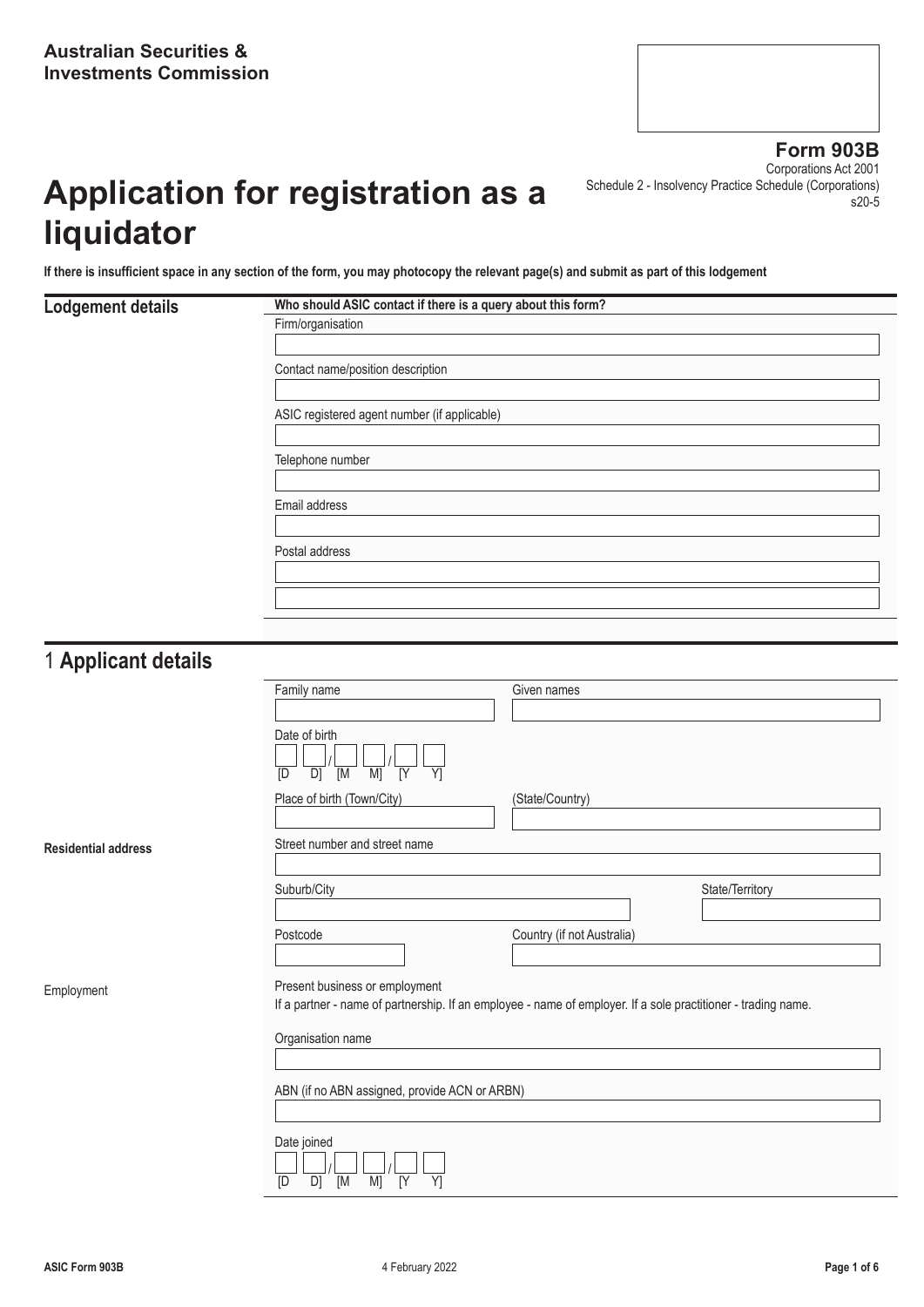| Name of practice<br>If you are a sole practitioner or an                                                             | Are you practising or do you intend to practise as a liquidator under a name other<br>than your own name or the organisation name provided above?                         |  |  |
|----------------------------------------------------------------------------------------------------------------------|---------------------------------------------------------------------------------------------------------------------------------------------------------------------------|--|--|
| employee and conduct business under<br>a name other than your own, you may<br>need to answer 'Yes' to this question. | <b>No</b><br>Yes<br>If yes                                                                                                                                                |  |  |
|                                                                                                                      | Current<br>Proposed                                                                                                                                                       |  |  |
|                                                                                                                      | Name                                                                                                                                                                      |  |  |
|                                                                                                                      | Business registration number (if applicable)                                                                                                                              |  |  |
|                                                                                                                      |                                                                                                                                                                           |  |  |
| 2 Application                                                                                                        |                                                                                                                                                                           |  |  |
| Tick one box.                                                                                                        | I apply:                                                                                                                                                                  |  |  |
|                                                                                                                      | for registration under the Corporations Act 2001 as a liquidator registered to practise as<br>an external administrator of companies, receiver and receiver and manager   |  |  |
|                                                                                                                      | for registration under the Corporations Act 2001 as a liquidator registered<br>to practise only as a receiver and receiver and manager                                    |  |  |
|                                                                                                                      | for registration under the Corporations Act 2001 as a liquidator registered to practise<br>only as a restructuring practitioner for a company or for a restructuring plan |  |  |
| 3 Principal place of practice                                                                                        |                                                                                                                                                                           |  |  |
|                                                                                                                      | Current<br>Proposed                                                                                                                                                       |  |  |
|                                                                                                                      | At the office of, C/- (if applicable)                                                                                                                                     |  |  |
|                                                                                                                      |                                                                                                                                                                           |  |  |
|                                                                                                                      | Office, unit, level                                                                                                                                                       |  |  |
|                                                                                                                      | Street number and street name                                                                                                                                             |  |  |
|                                                                                                                      | Suburb/City<br>State/Territory                                                                                                                                            |  |  |
|                                                                                                                      |                                                                                                                                                                           |  |  |
|                                                                                                                      | Postcode<br>Country (if not Australia)                                                                                                                                    |  |  |
|                                                                                                                      | Mobile number<br>Phone number                                                                                                                                             |  |  |
|                                                                                                                      | Email address                                                                                                                                                             |  |  |
|                                                                                                                      |                                                                                                                                                                           |  |  |
| 4 Other place of practice                                                                                            |                                                                                                                                                                           |  |  |
| Complete if you have another<br>place of practice                                                                    | Current<br>Proposed                                                                                                                                                       |  |  |
|                                                                                                                      | At the office of, C/- (if applicable)                                                                                                                                     |  |  |
|                                                                                                                      | Office, unit, level                                                                                                                                                       |  |  |
|                                                                                                                      |                                                                                                                                                                           |  |  |
|                                                                                                                      | Street number and street name                                                                                                                                             |  |  |
|                                                                                                                      | Suburb/City<br>State/Territory                                                                                                                                            |  |  |
|                                                                                                                      | Country (if not Australia)<br>Postcode                                                                                                                                    |  |  |
|                                                                                                                      |                                                                                                                                                                           |  |  |
|                                                                                                                      | Phone number<br>Mobile number                                                                                                                                             |  |  |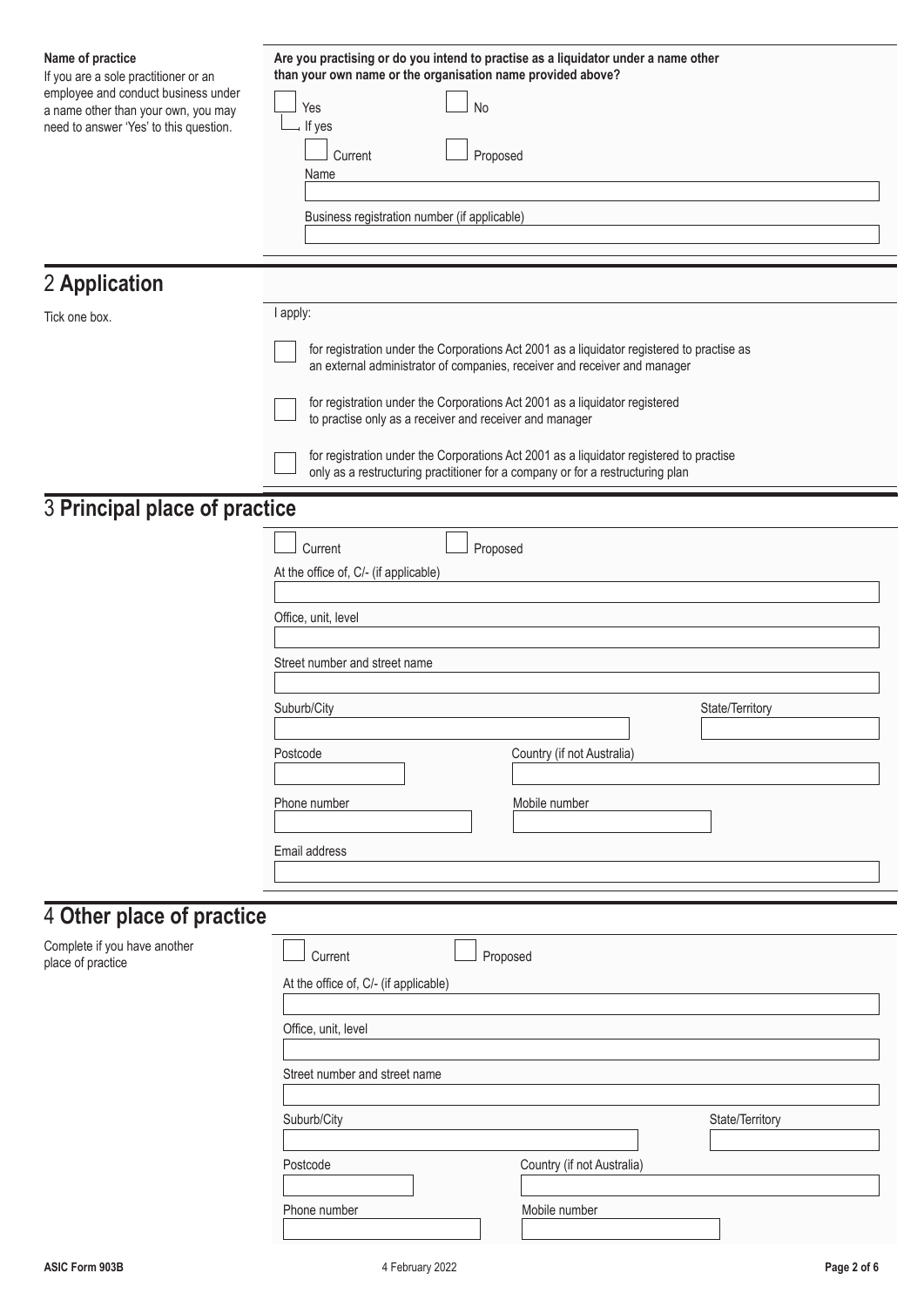| Email address |
|---------------|
|               |

## 5 **Additional other place of practice**

| Complete if you have another<br>place of practice | Current                                               | Proposed                                                                    |                 |
|---------------------------------------------------|-------------------------------------------------------|-----------------------------------------------------------------------------|-----------------|
|                                                   | At the office of, C/- (if applicable)                 |                                                                             |                 |
|                                                   | Office, unit, level                                   |                                                                             |                 |
|                                                   | Street number and street name                         |                                                                             |                 |
|                                                   | Suburb/City                                           |                                                                             | State/Territory |
|                                                   | Postcode                                              | Country (if not Australia)                                                  |                 |
|                                                   | Phone number                                          | Mobile number                                                               |                 |
|                                                   | Email address                                         |                                                                             |                 |
|                                                   | this page and annex the completed pages to this form. | If you have further additional other places of practice to add, please copy |                 |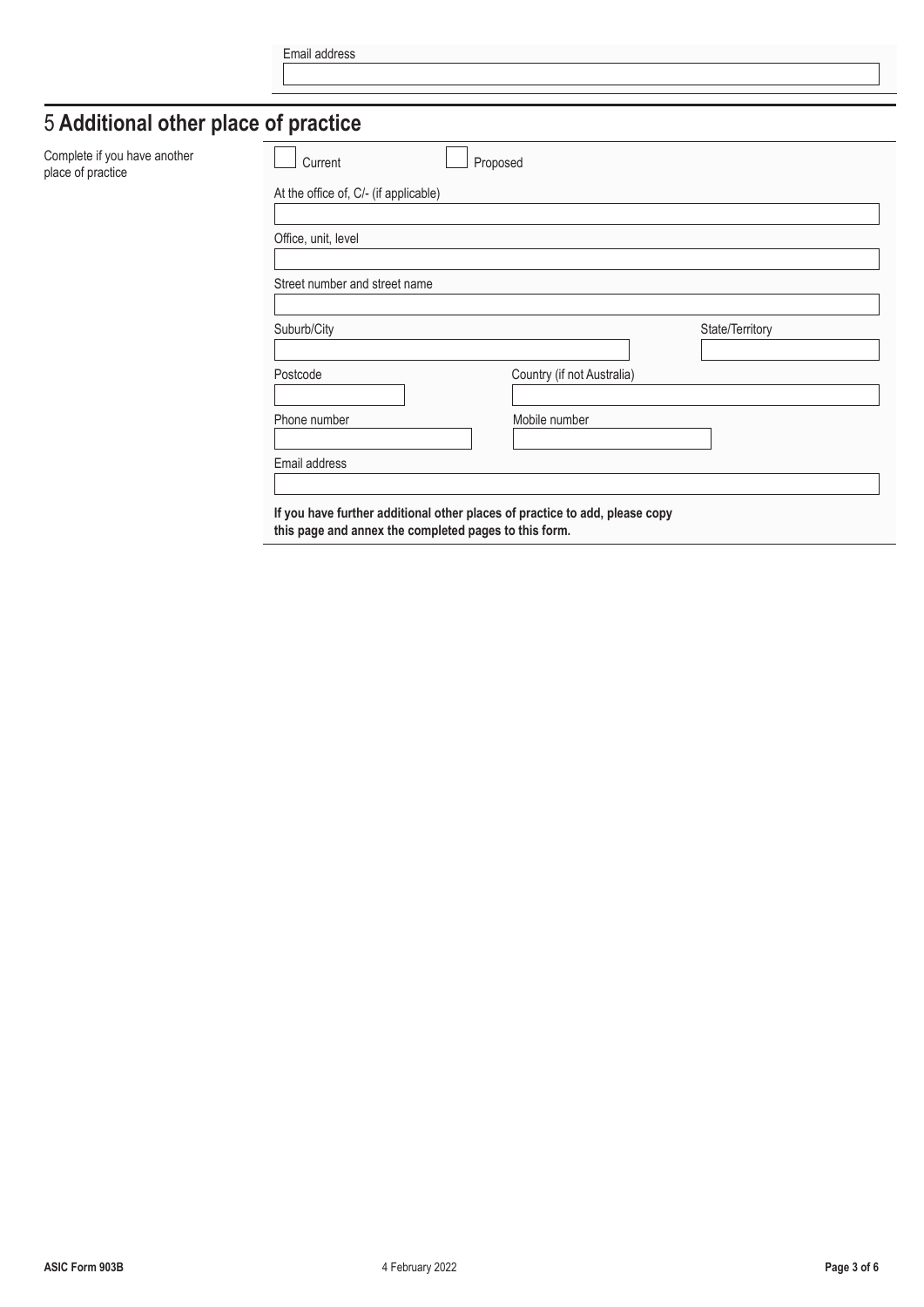6A **Requirements for registration to practice as external administator of companies, receiver and receiver and manager or for registration to practise only as a receiver and receiver and manager**

| Yes | time study (or its equivalent) in commercial law and accounting?<br>No                                                                                                                                                                                                                                                                                  |
|-----|---------------------------------------------------------------------------------------------------------------------------------------------------------------------------------------------------------------------------------------------------------------------------------------------------------------------------------------------------------|
| Yes | 6.2 Have you completed the academic requirements for at least 2 course units accredited under the Australian<br>Qualifications Framework Level 8 (or equivalent study) in the practice of external administrators of<br>companies, receivers, receivers and managers and trustees under the Bankruptcy Act 1966?<br>No                                  |
|     |                                                                                                                                                                                                                                                                                                                                                         |
| Yes | 6.3a For registration as an external administrator of companies, receiver and receiver and manager<br>Have you during the 5 years immediately preceding the day on which this application is made, been engaged in at least<br>4000 hours of relevant employment at a senior level (see Insolvency Practice Rule (Corporations) s20-1(3))?<br><b>No</b> |
|     | 6.3b For registration as a receiver and receiver and manager                                                                                                                                                                                                                                                                                            |
| Yes | Have you during the 5 years immediately preceding the day on which this application is made, been engaged in at least<br>4000 hours of relevant employment at a senior level (see Insolvency Practice Rule (Corporations) s20-1(4))?<br><b>No</b>                                                                                                       |

### 6B **Requirements for registration to practice only as restructuring practitioner for a company or for a restructuring plan**

| 6.4 Are you a member of either Chartered Accountants Australia and New Zealand (CAANZ),<br>CPA Australia Ltd (CPA Australia) or the Institute of Public Accountants (IPA)?<br>Yes<br>No                                      |  |
|------------------------------------------------------------------------------------------------------------------------------------------------------------------------------------------------------------------------------|--|
| 6.5 Do you hold a current Certificate of Public Practice issued by CAANZ or a<br>Public Practice Certificate issued by CPA or issued by IPA?<br>Yes<br>No                                                                    |  |
| 6.6 Are you entitled to use any of the letters 'CA', 'FCA', 'CPA', 'FCPA', 'FIPA'<br>or 'MIPA' in connection with the membership at 6.4 above?<br>No<br>Yes                                                                  |  |
| 6.7 Are you subject to, and compliant with CAANZ, CPA Australia or IPA<br>continuing professional education requirements?<br>Yes<br><b>No</b>                                                                                |  |
| 6.8 Have you been involved in providing professional services that demonstrate your capacity to perform<br>the functions and duties of a restructuring practitioner for a company and for a restructuring plan?<br>No<br>Yes |  |
| Provide documentary evidence of the above with the application by providing<br>all attachments listed in section 9 of this application form                                                                                  |  |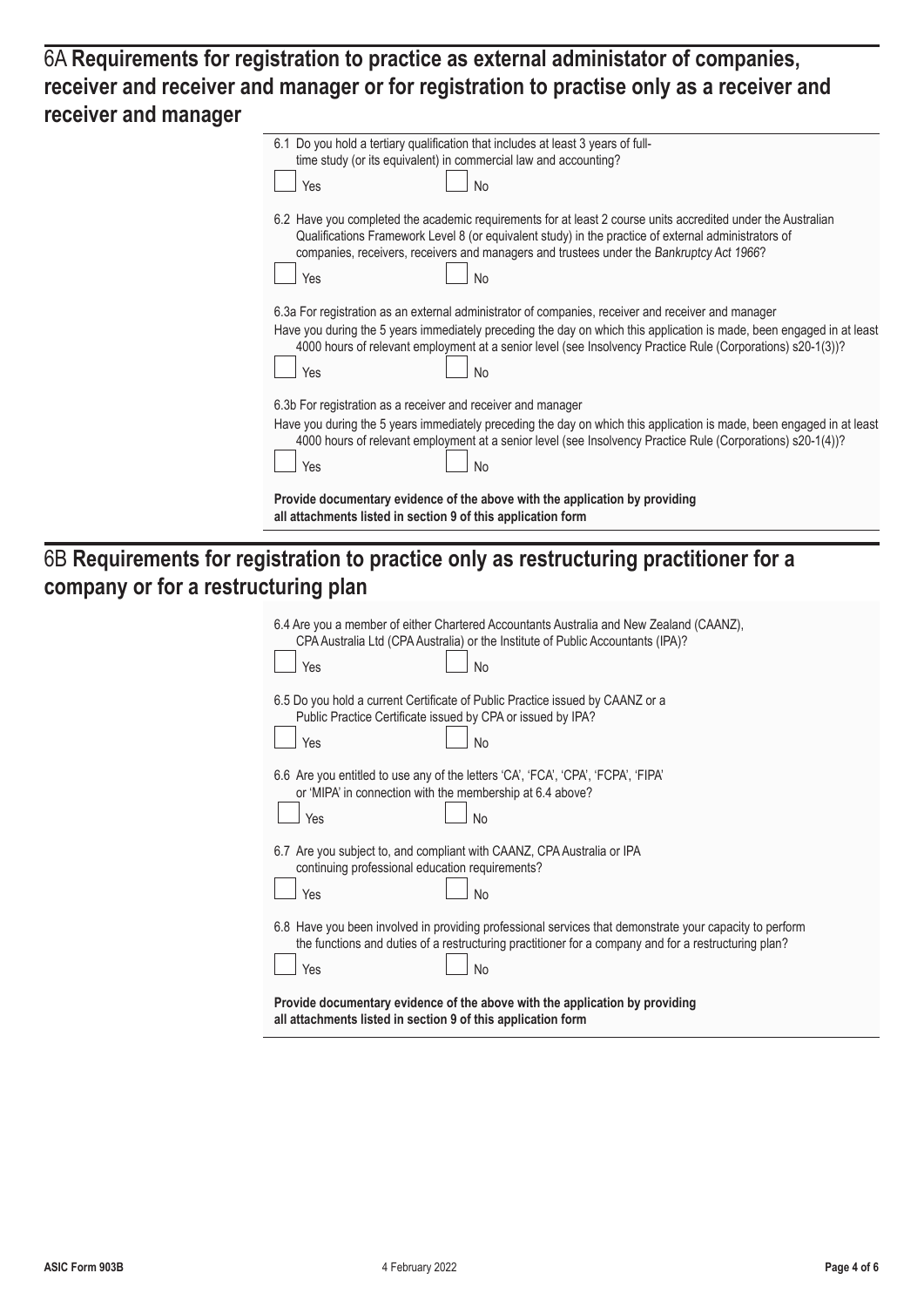#### 7 **Additional information**

| 7.1 Do you have or will you take out adequate and appropriate professional indemnity and fidelity insurance                                                                                                                            |
|----------------------------------------------------------------------------------------------------------------------------------------------------------------------------------------------------------------------------------------|
| against the liabilities that you may incur working as a registered liquidator (see RG258)?                                                                                                                                             |
| <b>No</b><br>Yes                                                                                                                                                                                                                       |
| 7.2 Have you been convicted, within 10 years before making this application, of an offence involving fraud or dishonesty?                                                                                                              |
| <b>No</b><br>Yes                                                                                                                                                                                                                       |
|                                                                                                                                                                                                                                        |
| 7.3 Are you now, or have you been within 10 years before making this application, an insolvent under administration?                                                                                                                   |
| Yes<br><b>No</b>                                                                                                                                                                                                                       |
| 7.4 Have you had your registration as a liquidator under the Corporations Act 2001 cancelled within 10 years before<br>making this application, other than in response to a written request by you to have the registration cancelled? |
| Yes<br><b>No</b>                                                                                                                                                                                                                       |
|                                                                                                                                                                                                                                        |
| 7.5 Have you had your registration as a trustee under the Bankruptcy Act 1966 cancelled within 10 years before<br>making this application, other than in response to a written request by you to have the registration cancelled?      |
|                                                                                                                                                                                                                                        |
| Yes<br><b>No</b>                                                                                                                                                                                                                       |
| 7.6 Are you disqualified from managing corporations under Part 2D.6 of the Corporations Act                                                                                                                                            |
| 2001, or under a law of an external Territory or a law of a foreign country?                                                                                                                                                           |
| <b>No</b><br>Yes                                                                                                                                                                                                                       |
|                                                                                                                                                                                                                                        |
| 7.7 Have you ever been refused membership of a relevant professional body?                                                                                                                                                             |
| Yes<br>No                                                                                                                                                                                                                              |
| 7.8 Have you ever been subject to any legal or disciplinary action from a relevant professional body?                                                                                                                                  |
| Yes<br><b>No</b>                                                                                                                                                                                                                       |
|                                                                                                                                                                                                                                        |
| 7.9 Are you resident in Australia?                                                                                                                                                                                                     |
| Yes<br><b>No</b>                                                                                                                                                                                                                       |
|                                                                                                                                                                                                                                        |
| If you answered 'Yes' to any of the above questions, please provide written details as outlined in RG258.                                                                                                                              |
|                                                                                                                                                                                                                                        |
|                                                                                                                                                                                                                                        |
| I understand that ASIC may contact overseas authorities to enquire about my solvency status and any criminal record.                                                                                                                   |
|                                                                                                                                                                                                                                        |

I confirm that all the information contained in my application (including any attachments) is true and correct as at the date of signing this application.

I provide the information within this application (including any attachments) in the clear understanding that, should it be incorrect, then if my application is granted, ASIC would be entitled under the provisions of the Corporations Act to refer this to a Disciplinary Committee for consideration.

I also understand that any false or misleading statement made in this application (including any attachments) may constitute a breach of the Corporations Act and result in prosecution or referral to a Disciplinary Committee.

| Name                                                                                 |  |
|--------------------------------------------------------------------------------------|--|
|                                                                                      |  |
| Signature                                                                            |  |
|                                                                                      |  |
| Date signed<br>[D]<br>D <sub>1</sub><br>M <sub>1</sub><br>[M<br>[Y<br>Y <sub>1</sub> |  |

8 **Declaration**